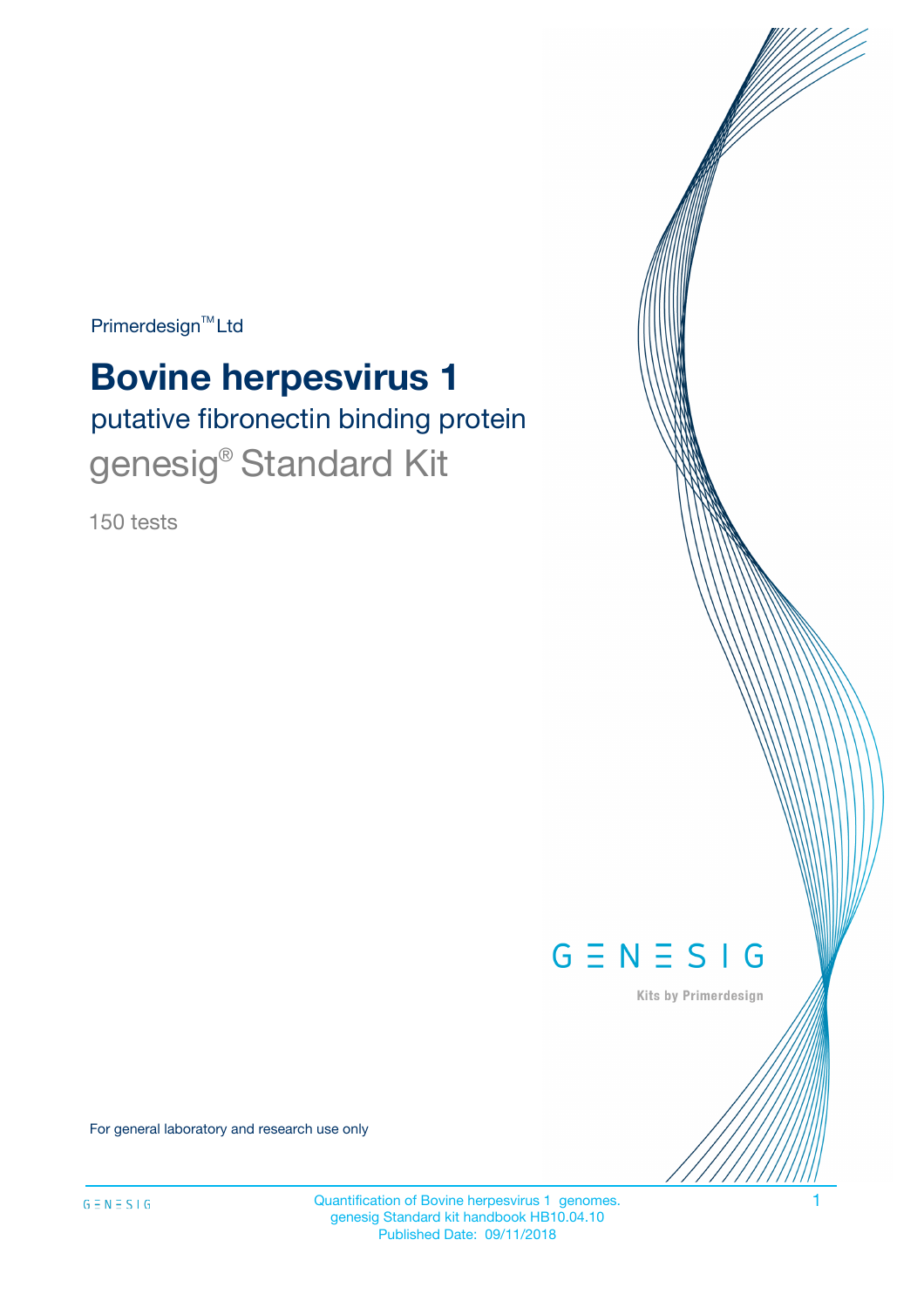### Introduction to Bovine herpesvirus 1

The Bovine Herpesvirus 1 (BHV-1) is caused by a double-stranded DNA virus of the Varicellovirus genus. The viral particle consists of a spherical envelope up to 200 nm in diameter, a tegument containing both essential and non-essential proteins, a nucleocapsid, and a core containing the 136 kilobasepair genome.

BHV-1 causes a number of diseases in cattle by infection via transmission of infected mucosal droplets or semen. The main routes of infection are thus aerosol transmission, sexual contact or artificial insemination. The viral particles infect epithelial cells of the upper respiratory tract, tonsils and conjunctivae leading to infectious bovine rhinotracheitis. Infection can also occur in the vaginal or prepuce mucous membranes causing infectious pustular vulvovaginitis in cows and infectious balanoposthitis in bulls, as well as CD4+ T cells, monocytes and macrophages causing immunosupression and hence vulnerability to other infections. Viral replication begins within two hours of infection, resulting in viral release six hours later. There are both inactivated and modified live vaccines available against this virus with DNA vaccines in development.

The respiratory disease caused by BHV-1 manifests with fever, cough, discharge from the nose, loss of appetite with ulcers commonly occurring in the nose and mouth. The venereal diseases present with fever, loss of appetite, painful urination, a swollen vulva with pustules and discharge in cows, and pain on sexual contact in bulls. Latent infections occur mainly in the peripheral nervous system, but also in tonsillar lymphoid cells and peripheral blood lymphocytes. Viral reactivation, resulting in shedding, is known to be partly caused by stress. As well as the diseases mentioned, BHV-1 is also one of the agents responsible for causing Bovine Respiratory Disease (BRD), or 'shipping fever', a serious pneumonic condition which can cause diphtheria and pneumonia.

There are several subtypes of the virus with different virulence that are responsible for different diseases. The respiratory disease is caused by BHV-1.1 and -1.2b strains, whilst BHV-1.1b strains are associated with venereal diseases mentioned above.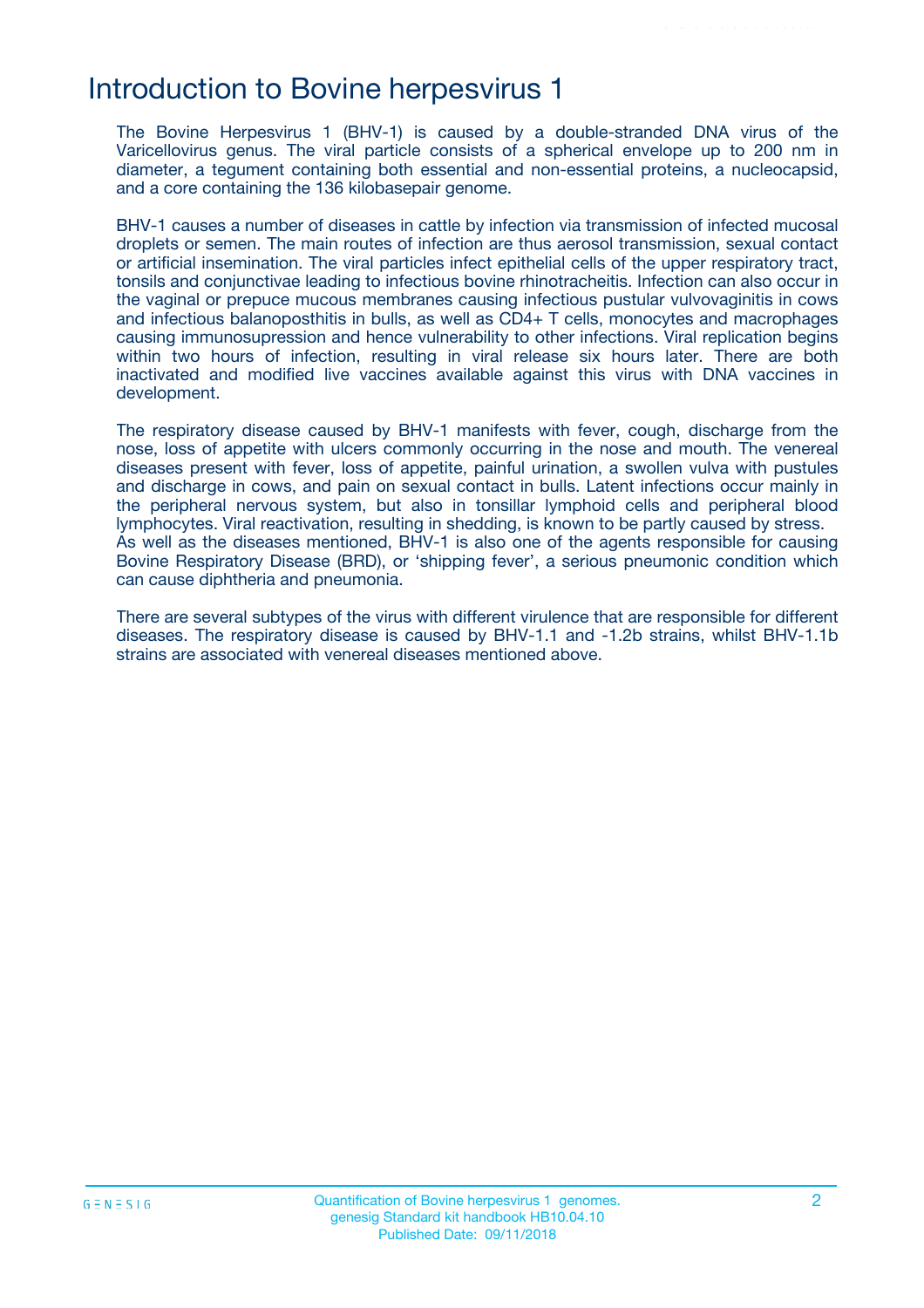

The Primerdesign genesig Kit for Bovine herpesvirus 1 (BHV-1) genomes is designed for the in vitro quantification of BHV-1 genomes. The kit is designed to have a broad detection profile. Specifically, the primers represent 100% homology with over 95% of the NCBI database reference sequences available at the time of design.

The dynamics of genetic variation means that new sequence information may become available after the initial design. Primerdesign periodically reviews the detection profiles of our kits and when required releases new versions.

The primers have 100% homology with over 95% of reference sequences contained in the NCBI database.

If you require further information, or have a specific question about the detection profile of this kit then please send an e.mail to enquiry@primerdesign.co.uk and our bioinformatics team will answer your question.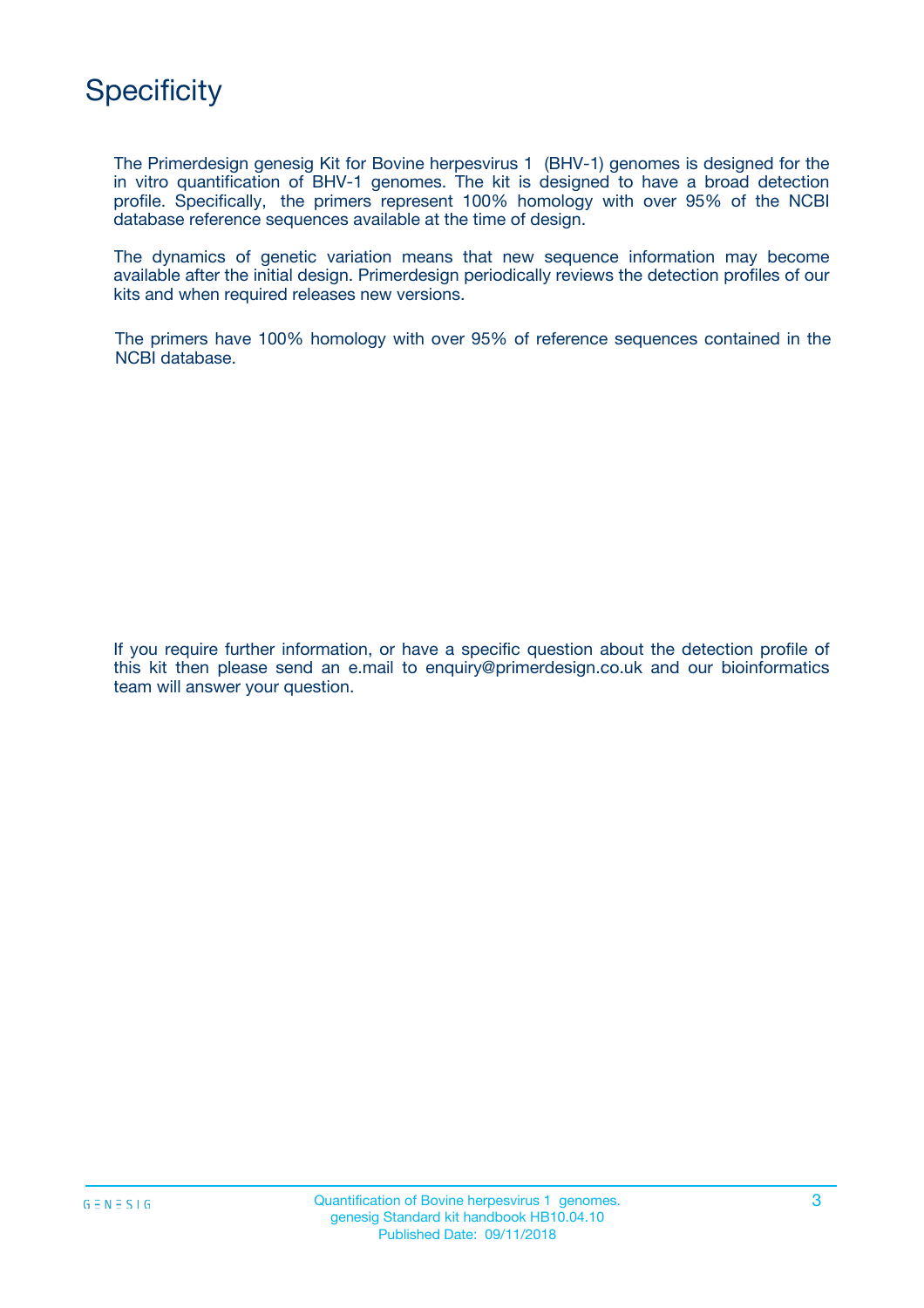# Kit contents

- **BHV-1 specific primer/probe mix (150 reactions BROWN)** FAM labelled
- **BHV-1 positive control template (for Standard curve RED)**
- **RNase/DNase free water (WHITE)** for resuspension of primer/probe mixes
- **Template preparation buffer (YELLOW)** for resuspension of positive control template and standard curve preparation

# Reagents and equipment to be supplied by the user

#### **Real-time PCR Instrument**

#### **Extraction kit**

This kit is recommended for use with genesig Easy DNA/RNA extraction kit. However, it is designed to work well with all processes that yield high quality RNA and DNA with minimal PCR inhibitors.

#### **oasig**TM **lyophilised or Precision**®**PLUS 2X qPCR Master Mix**

This kit is intended for use with oasig or PrecisionPLUS2X qPCR Master Mix.

**Pipettors and Tips**

**Vortex and centrifuge**

**Thin walled 1.5 ml PCR reaction tubes**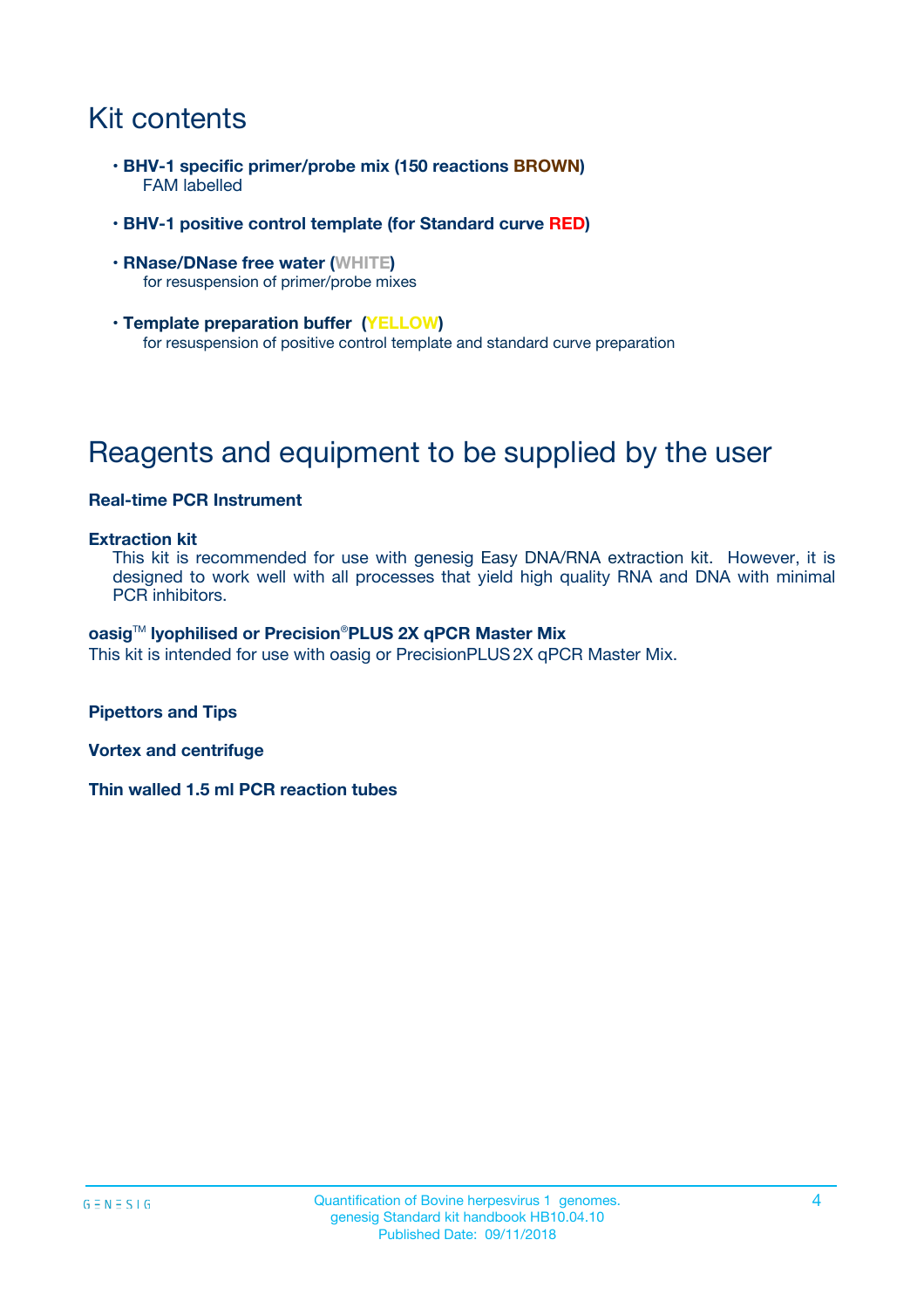### Kit storage and stability

This kit is stable at room temperature but should be stored at -20ºC on arrival. Once the lyophilised components have been resuspended they should not be exposed to temperatures above -20°C for longer than 30 minutes at a time and unnecessary repeated freeze/thawing should be avoided. The kit is stable for six months from the date of resuspension under these circumstances.

If a standard curve dilution series is prepared this can be stored frozen for an extended period. If you see any degradation in this serial dilution a fresh standard curve can be prepared from the positive control.

Primerdesign does not recommend using the kit after the expiry date stated on the pack.

### Suitable sample material

All kinds of sample material suited for PCR amplification can be used. Please ensure the samples are suitable in terms of purity, concentration, and DNA integrity. Always run at least one negative control with the samples. To prepare a negative-control, replace the template DNA sample with RNase/DNase free water.

### Dynamic range of test

Under optimal PCR conditions genesig BHV-1 detection kits have very high priming efficiencies of >95% and can detect less than 100 copies of target template.

### Notices and disclaimers

This product is developed, designed and sold for research purposes only. It is not intended for human diagnostic or drug purposes or to be administered to humans unless clearly expressed for that purpose by the Food and Drug Administration in the USA or the appropriate regulatory authorities in the country of use. During the warranty period Primerdesign genesig detection kits allow precise and reproducible data recovery combined with excellent sensitivity. For data obtained by violation to the general GLP guidelines and the manufacturer's recommendations the right to claim under guarantee is expired. PCR is a proprietary technology covered by several US and foreign patents. These patents are owned by Roche Molecular Systems Inc. and have been sub-licensed by PE Corporation in certain fields. Depending on your specific application you may need a license from Roche or PE to practice PCR. Additional information on purchasing licenses to practice the PCR process may be obtained by contacting the Director of Licensing at Roche Molecular Systems, 1145 Atlantic Avenue, Alameda, CA 94501 or Applied Biosystems business group of the Applera Corporation, 850 Lincoln Centre Drive, Foster City, CA 94404. In addition, the 5' nuclease assay and other homogeneous amplification methods used in connection with the PCR process may be covered by U.S. Patents 5,210,015 and 5,487,972, owned by Roche Molecular Systems, Inc, and by U.S. Patent 5,538,848, owned by The Perkin-Elmer Corporation.

### Trademarks

Primerdesign™ is a trademark of Primerdesign Ltd.

genesig $^\circledR$  is a registered trademark of Primerdesign Ltd.

The PCR process is covered by US Patents 4,683,195, and 4,683,202 and foreign equivalents owned by Hoffmann-La Roche AG. BI, ABI PRISM® GeneAmp® and MicroAmp® are registered trademarks of the Applera Genomics (Applied Biosystems Corporation). BIOMEK® is a registered trademark of Beckman Instruments, Inc.; iCycler™ is a registered trademark of Bio-Rad Laboratories, Rotor-Gene is a trademark of Corbett Research. LightCycler™ is a registered trademark of the Idaho Technology Inc. GeneAmp®, TaqMan® and AmpliTaqGold® are registered trademarks of Roche Molecular Systems, Inc., The purchase of the Primerdesign reagents cannot be construed as an authorization or implicit license to practice PCR under any patents held by Hoffmann-LaRoche Inc.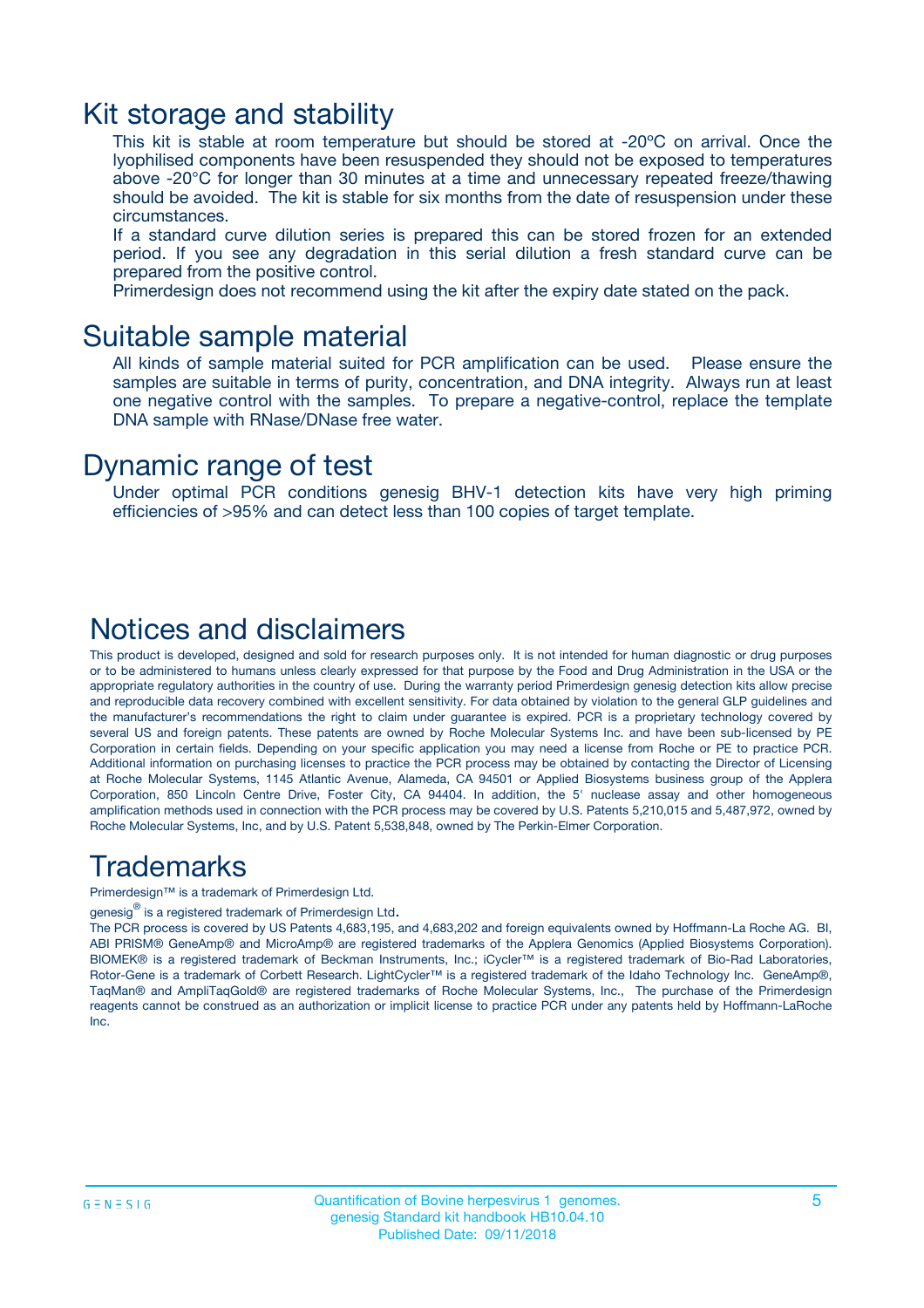# Principles of the test

#### **Real-time PCR**

A BHV-1 specific primer and probe mix is provided and this can be detected through the FAM channel.

The primer and probe mix provided exploits the so-called TaqMan® principle. During PCR amplification, forward and reverse primers hybridize to the BHV-1 DNA. A fluorogenic probe is included in the same reaction mixture which consists of a DNA probe labeled with a 5`-dye and a 3`-quencher. During PCR amplification, the probe is cleaved and the reporter dye and quencher are separated. The resulting increase in fluorescence can be detected on a range of qPCR platforms.

#### **Positive control**

For copy number determination and as a positive control for the PCR set up, the kit contains a positive control template. This can be used to generate a standard curve of BHV-1 copy number / Cq value. Alternatively the positive control can be used at a single dilution where full quantitative analysis of the samples is not required. Each time the kit is used, at least one positive control reaction must be included in the run. A positive result indicates that the primers and probes for detecting the target BHV-1 gene worked properly in that particular experimental scenario. If a negative result is obtained the test results are invalid and must be repeated. Care should be taken to ensure that the positive control does not contaminate any other kit component which would lead to false-positive results. This can be achieved by handling this component in a Post PCR environment. Care should also be taken to avoid cross-contamination of other samples when adding the positive control to the run. This can be avoided by sealing all other samples and negative controls before pipetting the positive control into the positive control well.

#### **Negative control**

To validate any positive findings a negative control reaction should be included every time the kit is used. For this reaction the RNase/DNase free water should be used instead of template. A negative result indicates that the reagents have not become contaminated while setting up the run.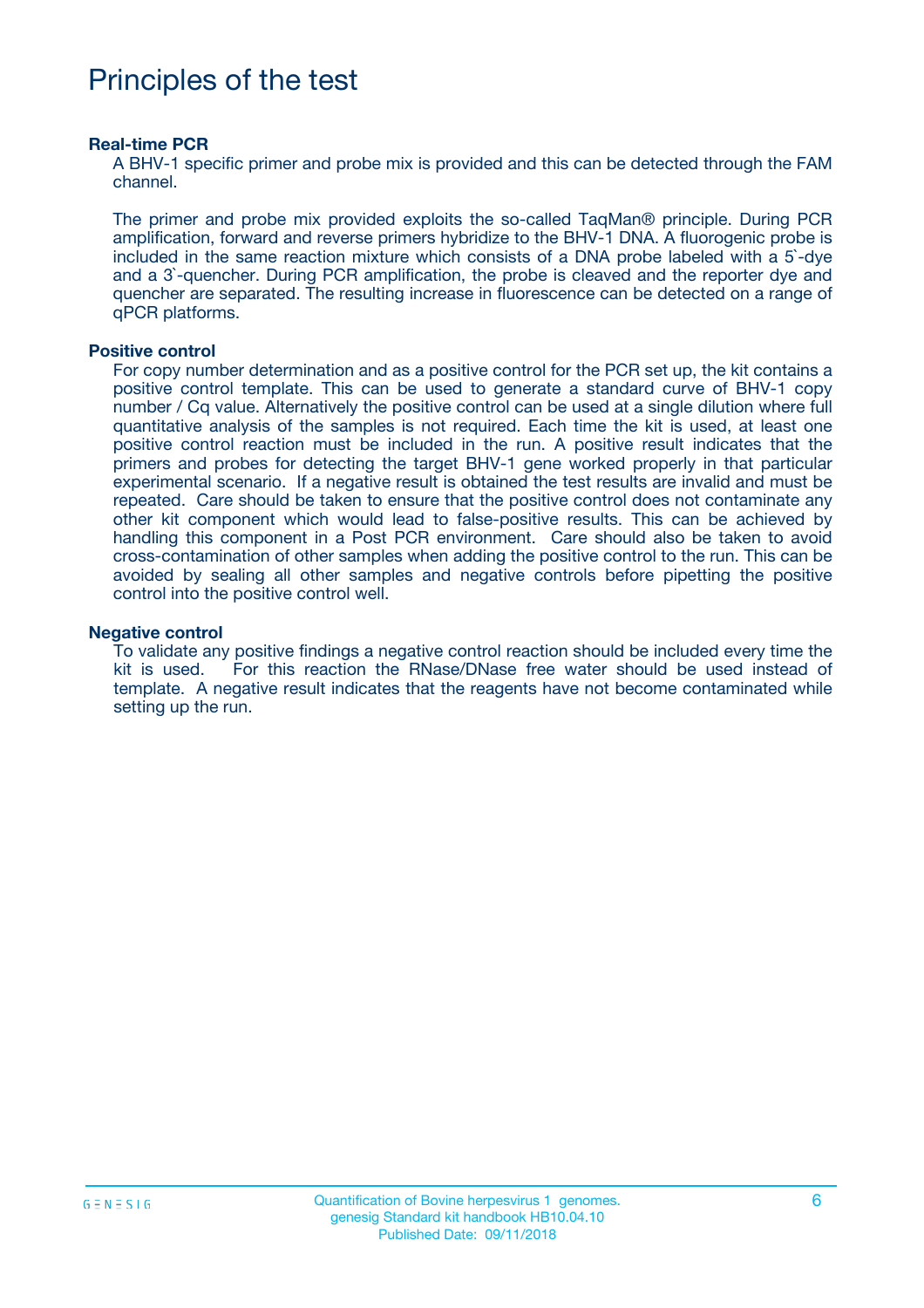## Resuspension protocol

To minimize the risk of contamination with foreign DNA, we recommend that all pipetting be performed in a PCR clean environment. Ideally this would be a designated PCR lab or PCR cabinet. Filter tips are recommended for all pipetting steps.

#### **1. Pulse-spin each tube in a centrifuge before opening.**

This will ensure lyophilised primer and probe mix is in the base of the tube and is not spilt upon opening the tube.

**2. Resuspend the kit components in the RNase/DNase free water supplied, according to the table below.**

To ensure complete resuspension, vortex each tube thoroughly.

| Component - resuspend in water | Volume   |
|--------------------------------|----------|
| <b>Pre-PCR pack</b>            |          |
| BHV-1 primer/probe mix (BROWN) | $165$ µl |

### **3. Resuspend the positive control template in the template preparation buffer supplied, according to the table below:**

To ensure complete resuspension, vortex the tube thoroughly.

| Component - resuspend in template preparation buffer |        |  |
|------------------------------------------------------|--------|--|
| <b>Post-PCR heat-sealed foil</b>                     |        |  |
| BHV-1 Positive Control Template (RED) *              | 500 µl |  |

\* This component contains high copy number template and is a VERY significant contamination risk. It must be opened and handled in a separate laboratory environment, away from the other components.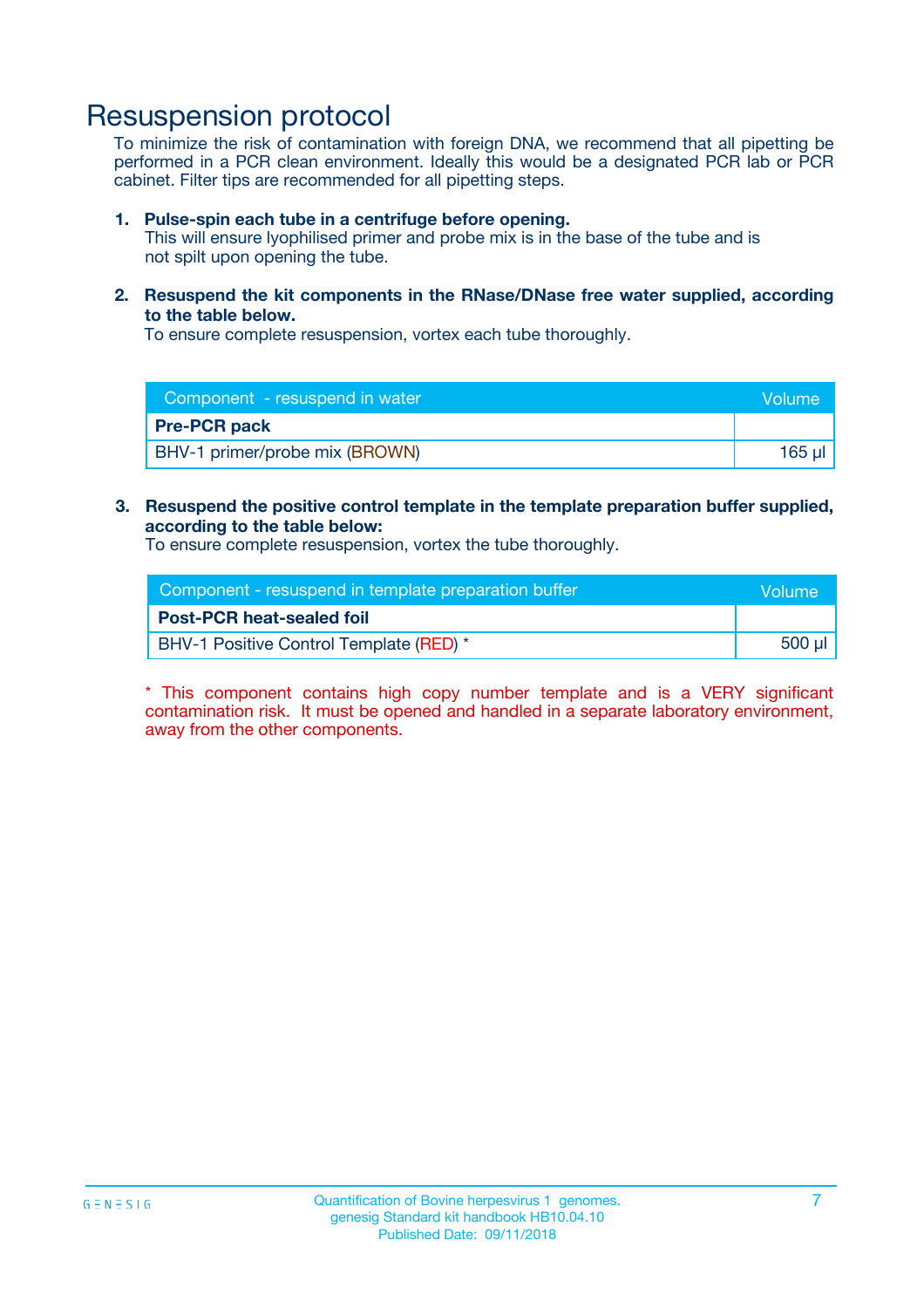# qPCR detection protocol

**1. For each DNA sample prepare a reaction mix according to the table below:** Include sufficient reactions for positive and negative controls.

| Component                                 | Volume   |
|-------------------------------------------|----------|
| oasig or PrecisionPLUS 2X qPCR Master Mix | 10 $\mu$ |
| BHV-1 primer/probe mix (BROWN)            | 1 $\mu$  |
| <b>RNase/DNase free water (WHITE)</b>     | $4 \mu$  |
| <b>Final Volume</b>                       | $15 \mu$ |

- **2. Pipette 15µl of this mix into each well according to your qPCR experimental plate set up.**
- **3. Prepare DNA templates for each of your samples.**
- **4. Pipette 5µl of DNA template into each well, according to your experimental plate set up.**

For negative control wells use 5µl of RNase/DNase free water. The final volume in each well is 20µl.

**5. If a standard curve is included for quantitative analysis, prepare a reaction mix according to the table below:**

| Component                                 | Volume  |
|-------------------------------------------|---------|
| oasig or PrecisionPLUS 2X qPCR Master Mix | 10 µl   |
| BHV-1 primer/probe mix (BROWN)            | 1 µI    |
| <b>RNase/DNase free water (WHITE)</b>     | $4 \mu$ |
| <b>Final Volume</b>                       | 15 µl   |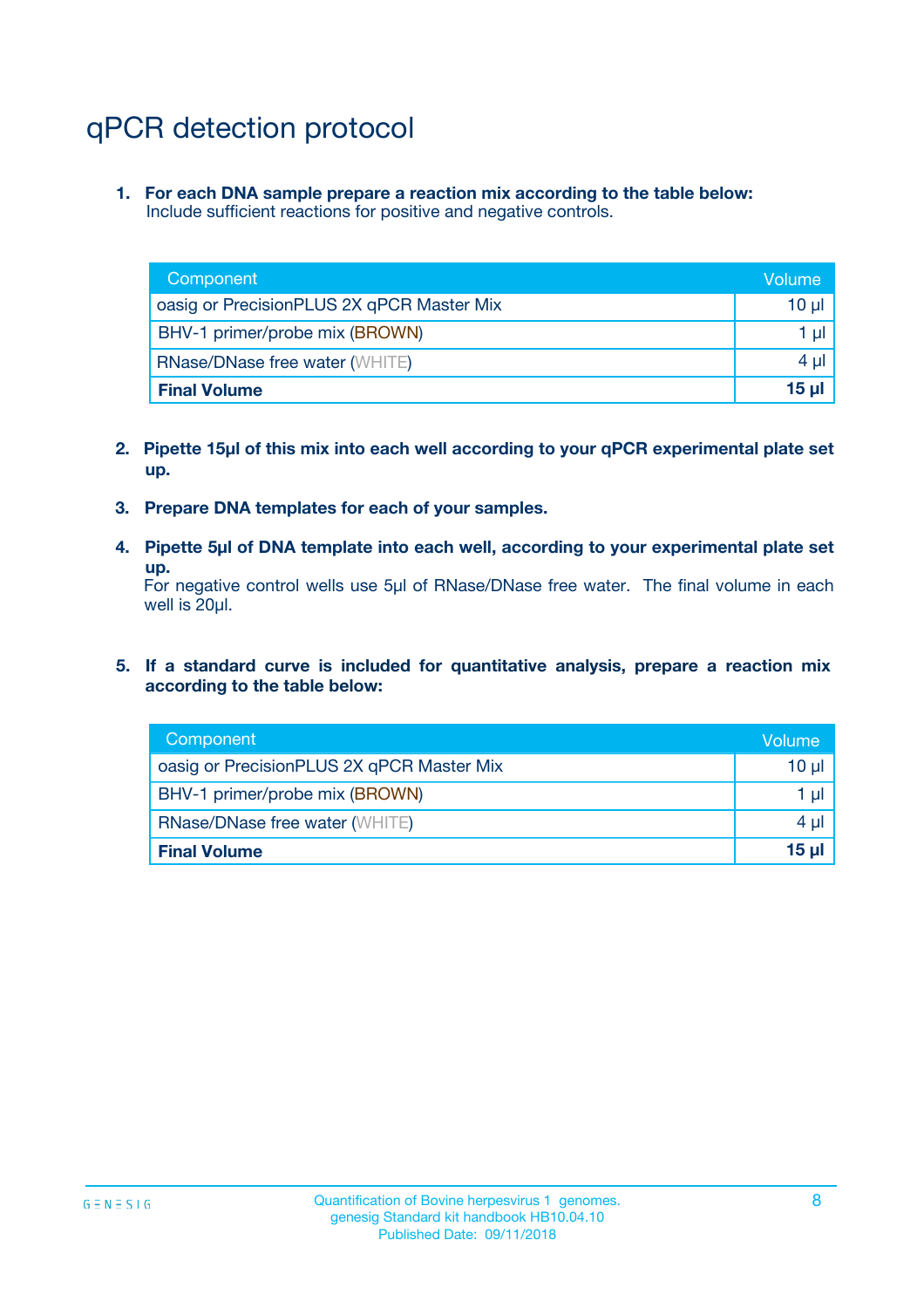### **6. Preparation of a standard curve dilution series.**

- 1) Pipette 90µl of template preparation buffer into 5 tubes and label 2-6
- 2) Pipette 10µl of Positive Control Template (RED) into tube 2
- 3) Vortex thoroughly
- 4) Change pipette tip and pipette 10µl from tube 2 into tube 3
- 5) Vortex thoroughly

Repeat steps 4 and 5 to complete the dilution series

| <b>Standard Curve</b>         | <b>Copy Number</b>     |
|-------------------------------|------------------------|
| Tube 1 Positive control (RED) | $2 \times 10^5$ per µl |
| Tube 2                        | $2 \times 10^4$ per µl |
| Tube 3                        | $2 \times 10^3$ per µl |
| Tube 4                        | $2 \times 10^2$ per µl |
| Tube 5                        | 20 per µl              |
| Tube 6                        | 2 per ul               |

7. Pipette 5µl of standard template into each well for the standard curve according to your experimental plate set up.

The final volume in each well is 20µl.

# qPCR amplification protocol

Amplification conditions using oasig or PrecisionPLUS2X qPCR Master Mix.

|             | <b>Step</b>       | <b>Time</b>     | Temp    |
|-------------|-------------------|-----------------|---------|
|             | Enzyme activation | 2 min           | 95 °C   |
| Cycling x50 | Denaturation      | 10 <sub>s</sub> | 95 $°C$ |
|             | DATA COLLECTION * | 60 s            | 60 °C   |

\* Fluorogenic data should be collected during this step through the FAM channel